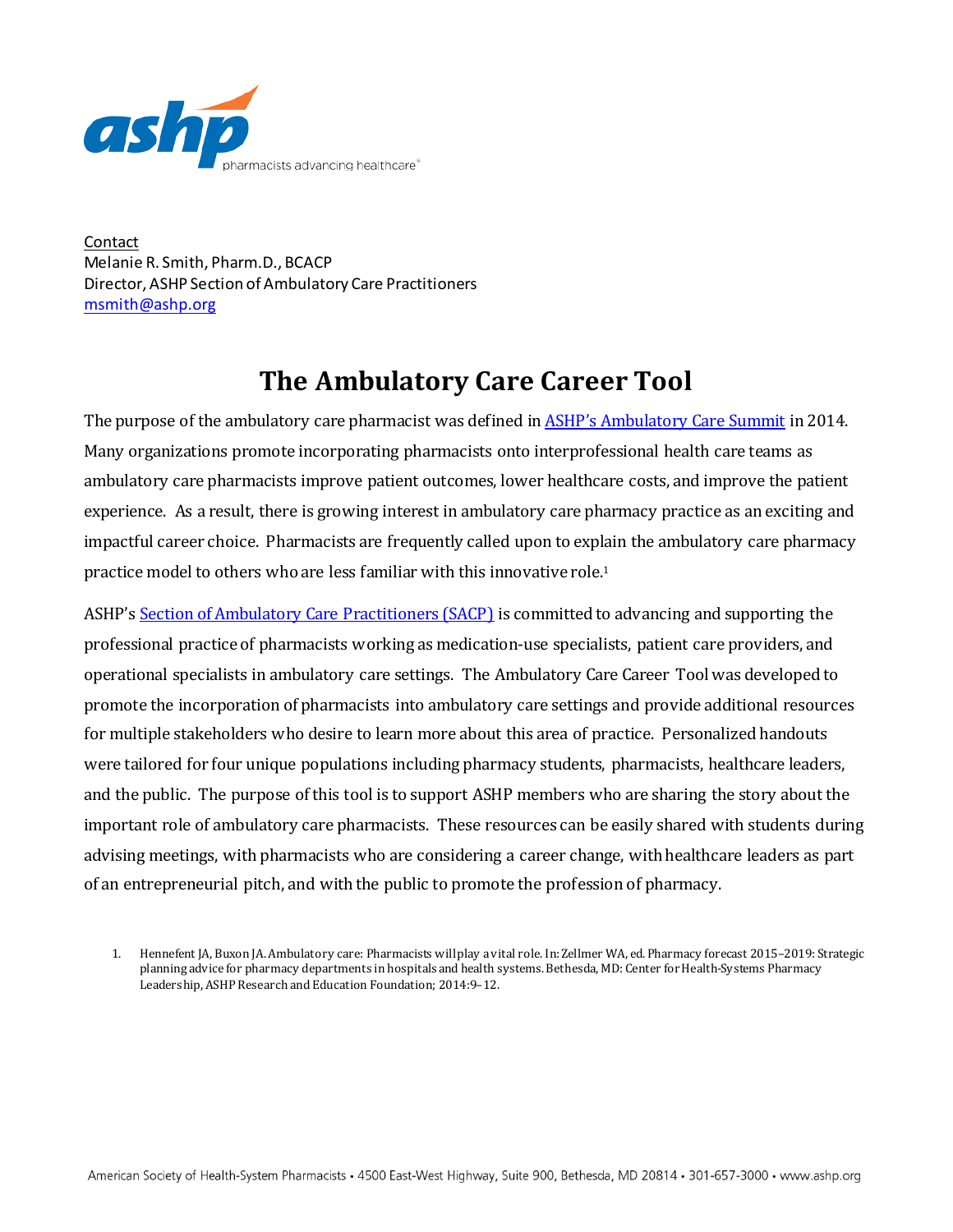# **Ambulatory Care Career Tool Documents**

**What is Ambulatory Care Pharmacy Practice?** 

**1. For Student Pharmacists**

- **2. For the Transitioning Pharmacists**
	- **3. For Hospital Administrators**
		- **4. For the Public**

Contributing Authors: Emily Ashjian, Pharm.D., BCPS, BCACP Ewa Dzwierzynski, Pharm.D., BCPS, BCNSP Margie Padilla, Pharm.D., CDE, BCACP Daniel Riche, Pharm.D., FCCP, BCPS, CDE, ASH-CHC, CLS Mollie Ashe Scott, Pharm.D., BCACP, CPP, FASHP Ellina Seckel, Pharm.D., BCACP Anita Sharma, Pharm.D., BCACP Betsy Shilliday, Pharm.D., CDE, CPP, BCACP, FASHP

Published on Behalf of th[e Section Advisory Group on Clinical Practice Advancement](https://www.ashp.org/Ambulatory-Care-Practitioner/Section-of-Ambulatory-Care-Practitioners/About-Us/SACP-Section-Advisory-Groups)

Copyright ASHP 2017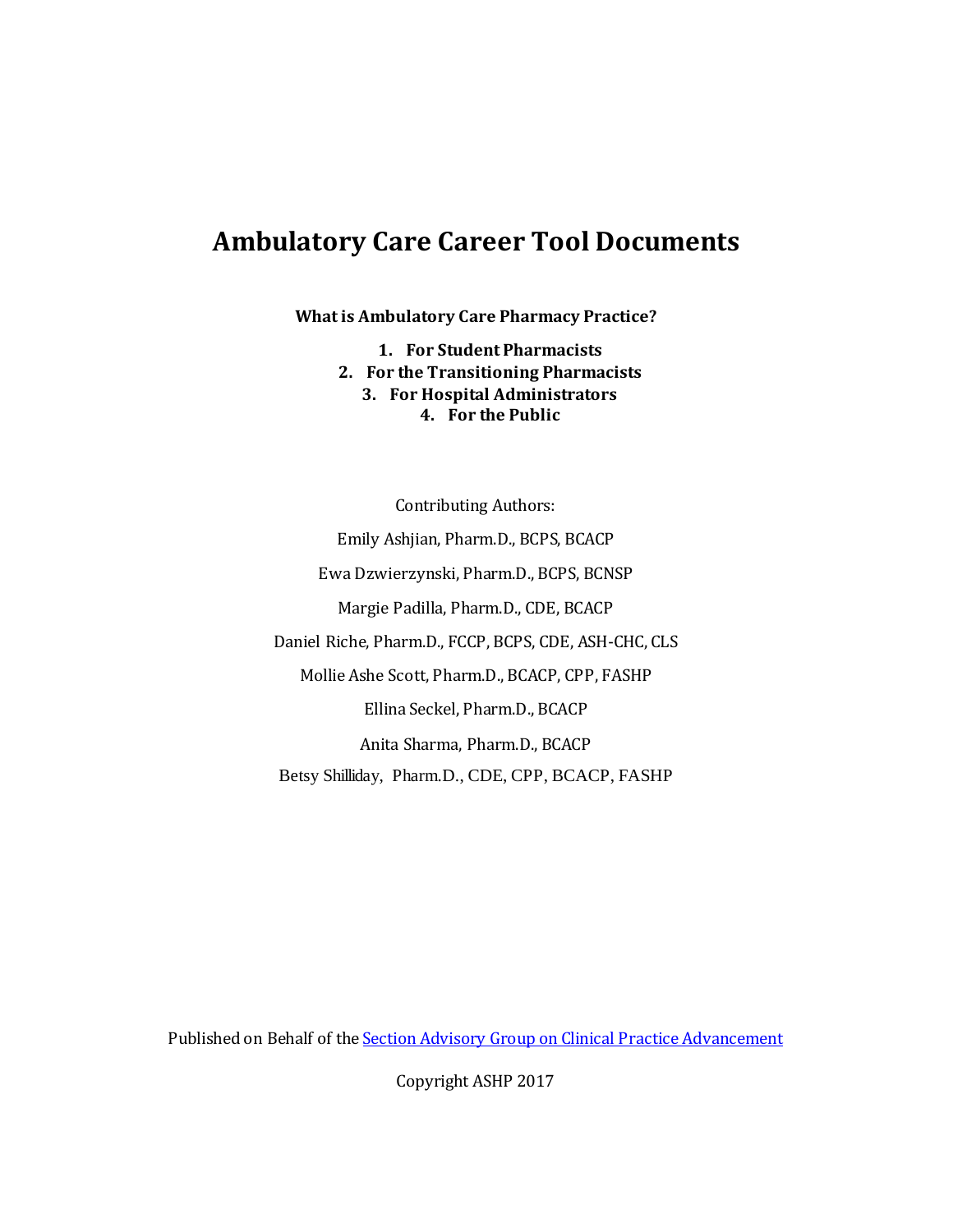

#### **Is Ambulatory Care Pharmacy Practice Right for Me? Tips for the Pharmacy Student**

Margie Padilla, Pharm.D., CDE, BCACP Daniel Riche, Pharm.D., FCCP, BCPS, CDE, ASH-CHC, CLS

### **What is Ambulatory Care Pharmacy Practice?**

Ambulatory care pharmacy practice is the provision of integrated, accessible healthcare services by pharmacists who are accountable for addressing medication needs, developing sustained partnerships with patients, and practicing in the context of family and community. Ambulatory care pharmacists may work in hospital-based or community-based settings, and are involved in the direct care of a diverse patient population.

Ambulatory care pharmacists are involved in:

- Direct patient care and medication management for ambulatory patients
- Long term relationships with patients
- Coordination of care
- Patient advocacy
- Wellness and health promotion
- Triage and referral
- Patient education and self-management

#### **What does an Ambulatory Care Pharmacist Do?**

- Ambulatory Care Pharmacists provide comprehensive medication management for a wide variety of patients with chronic health conditions. They work closely with other members of the healthcare team including physicians, nurses, behavioral health specialists, and others.
- Ambulatory Care Pharmacists may have an expanded scope of practice depending on their state and practice location. Most states allow collaborative practice agreements with pharmacists and physicians which enable pharmacists to initiate, adjust, and discontinue medications, order and monitor laboratory studies, and perform limited physical assessment.
- In some states including California, North Carolina, and New Mexico, Ambulatory Care Pharmacists may serve patients as an Advanced Practice Pharmacist (APP), Clinical Pharmacist Practitioner (CPP), or Pharmacist Clinician (PhC), respectively.

Ambulatory care pharmacist(s) may be involved in the following: development, implementation and evaluation of patient care services; disease state management under a collaborative drug management agreement; public health initiatives; coordination of care; patient advocacy, comprehensive medication reviews; review of laboratory results; wellness and health promotion; triage and referral; transitions of care; patient adherence; and patient education.

As an example, a family medicine physician may partner with an Ambulatory Care Pharmacist to improve patient care and quality measures for patients with Type 2 Diabetes Mellitus. In this role, the pharmacist may provide comprehensive medication management, allowing them to\*:

• Review blood glucose readings and assess current glycemic control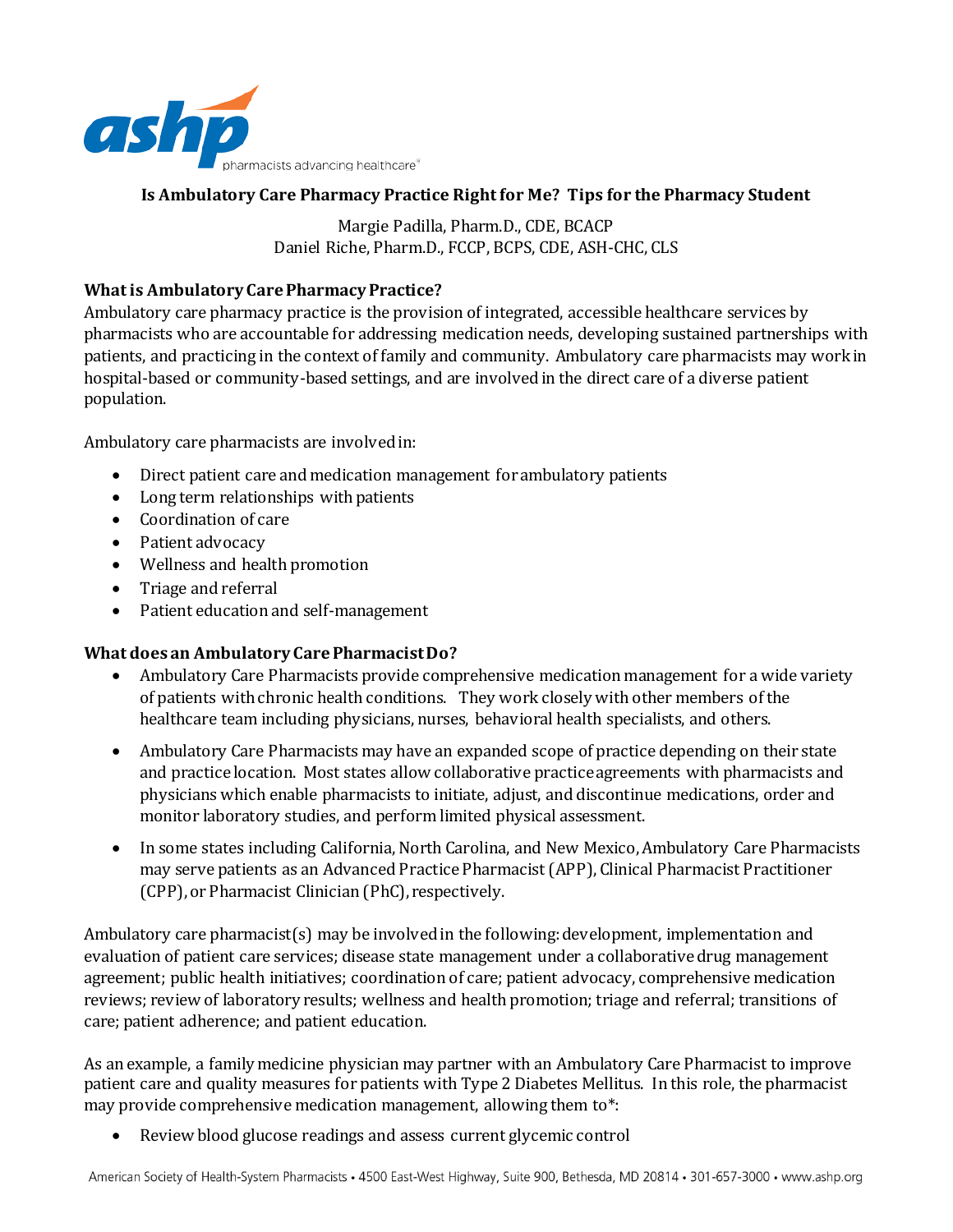.

- Initiate, adjust, and/or discontinue oral and injectable medications for diabetes
- Order and interpret labs (hemoglobin A1C, basic metabolic panel, lipid panel, urine microalbumin)
- Measure blood pressure and heart rate and initiate, adjust, or discontinue therapy as appropriate to reach therapeutic goals
- Conduct a cardiovascular disease risk assessment and initiate statin therapy as appropriate
- Perform a diabetic foot exam
- Screen patients for depression using a standardized tool such as the PHQ-2 or PHQ-9
- Provide patient education on glucometers, medications, hypoglycemia, diet, and exercise
- Review all medications for appropriateness and evaluate drug-drug interactions
- Ensure patients have access to affordable medications
- Recommend and administer immunizations such as influenza and pneumococcal vaccines
- Refer patients to diabetes education classes, ophthalmology, nutrition, or social work
- Document patient encounters in the electronic health record<br>• Refer patients for additional care as necessary
- Refer patients for additional care as necessary

\*depending on practice site and state pharmacy practice acts

#### **Are There Residencies in Ambulatory Care Pharmacy Practice?**

There are many opportunities for pharmacy residents to gain experience in ambulatory care pharmacy practice. Students who are considering residency programs should evaluate what type of pharmacy practice is right for them, and identify residency programs with ambulatory care experiences that best meet their needs and career goals.

**PGY1 Pharmacy Residency Programs** offer broad-based, entry-level exposure to pharmacy practice (including Ambulatory Care) in terms of operations, clinical practice, and research. Some PGY1 residencies may achieve all of the required goals and objectives in the ambulatory care setting, whereas others may be based in the acute care setting while providing a longitudinal or one month experience in ambulatory care. In addition, some community pharmacy residencies may include an educational experience in the ambulatory care environment.

**PGY2 Pharmacy Residency Programs** offer a specialized approach to managing patients in multiple practice settings, including ambulatory care.

Additional information about ambulatory care pharmacy practice can be found on the ASHP Ambulatory Care Resource Center <https://www.ashp.org/Pharmacy-Practice/Resource-Centers/Ambulatory-Care>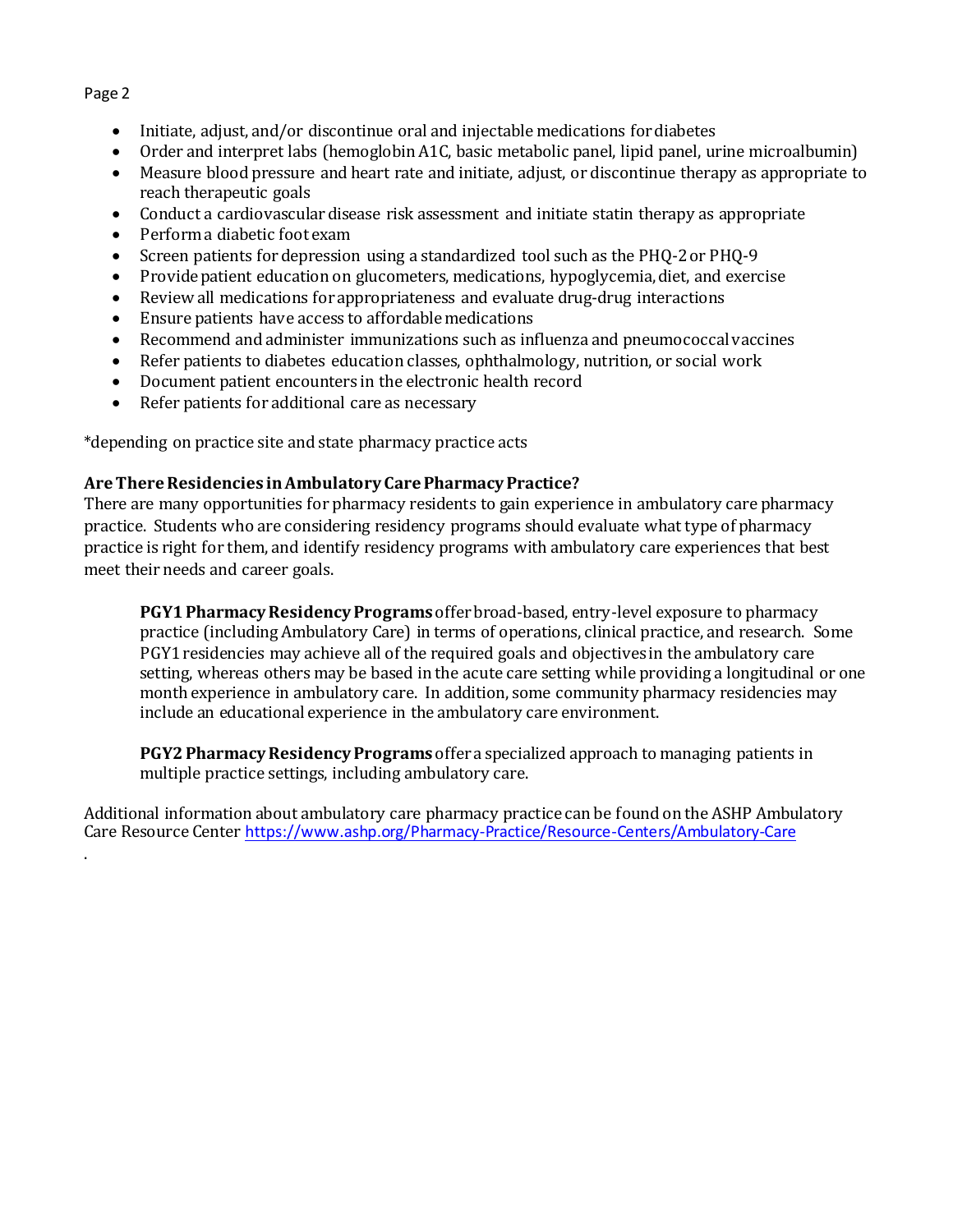

## **Tips for Changing Pharmacy Careers: Transitioning to Ambulatory Care Pharmacy Practice**

Emily Ashjian, Pharm.D., BCPS, BCACP Mollie Ashe Scott, Pharm.D., BCACP, CPP, FASHP

## **What is Ambulatory Care Pharmacy Practice?**

Ambulatory care pharmacy practice is *the provision of integrated, accessible healthcare services by pharmacists who are accountable for addressing medication needs, developing sustained partnerships with patients, and practicing in the context of family and community*.

Ambulatory care pharmacy practice focuses on patient centered care, comprehensive medication management, long-term relationships with patients, coordination of care, patient advocacy, wellness and health promotion, triage and referral, successful transitions, and patient education and self-management.

National organizations including the Patient Centered Primary Care Collaborative and the National Governor's Association have published documents that applaud the role of the Ambulatory Care Pharmacist in integrated healthcare teams.

#### **What types of patient care services does an Ambulatory Care Pharmacist provide?**

- Ambulatory Care Pharmacists provide comprehensive medication management for a wide variety of patients with chronic health conditions.
- Ambulatory Care Pharmacists may have an expanded scope of practice which may be designated by practice type (i.e., Veterans Affairs) or pharmacy practice acts. Most states allow collaborative practice agreements withpharmacists and physicians which enable pharmacists to initiate, adjust, and discontinue medications, order and monitor laboratory studies, and perform limited physical assessment.
- In some states including California, North Carolina, and New Mexico, Ambulatory Care Pharmacists may serve patients as an Advanced Practice Pharmacist (APP), Clinical Pharmacist Practitioner (CPP), or Pharmacist Clinician (PhC), respectively.

#### **What does the ambulatory care pharmacy practice model look like?**

Pharmacists who practice in ambulatory care provide direct patient care services for patients with chronic illnesses, promote health and wellness, and participate in innovative patient visits including transitions in care, group visits, patient education classes, shared visits, and Medicare Wellness Visits. Patients may be referred to the pharmacist by the physician or other providers for comprehensive medication management, and pharmacists may also manage specific populations of patients.

As an example, a family medicine physician may partner with an Ambulatory Care Pharmacist to improve patient care and quality measures for patients with Type 2 Diabetes Mellitus. In this role, the pharmacist may provide comprehensive medication management, allowing them to\*:

- Review blood glucose readings and assess current glycemic control
- Initiate, adjust, and/or discontinue oral and injectable medications for diabetes
- Order and interpret labs (hemoglobin A1C, basic metabolic panel, lipid panel, urine microalbumin)
- Measure blood pressure and heart rate and initiate, adjust, or discontinue therapy as appropriate to reach therapeutic goals
- Conduct a cardiovascular disease risk assessment and initiate statin therapy as appropriate

American Society of Health-System Pharmacists • 4500 East-West Highway, Suite 900, Bethesda, MD 20814 • 301-657-3000 • www.ashp.org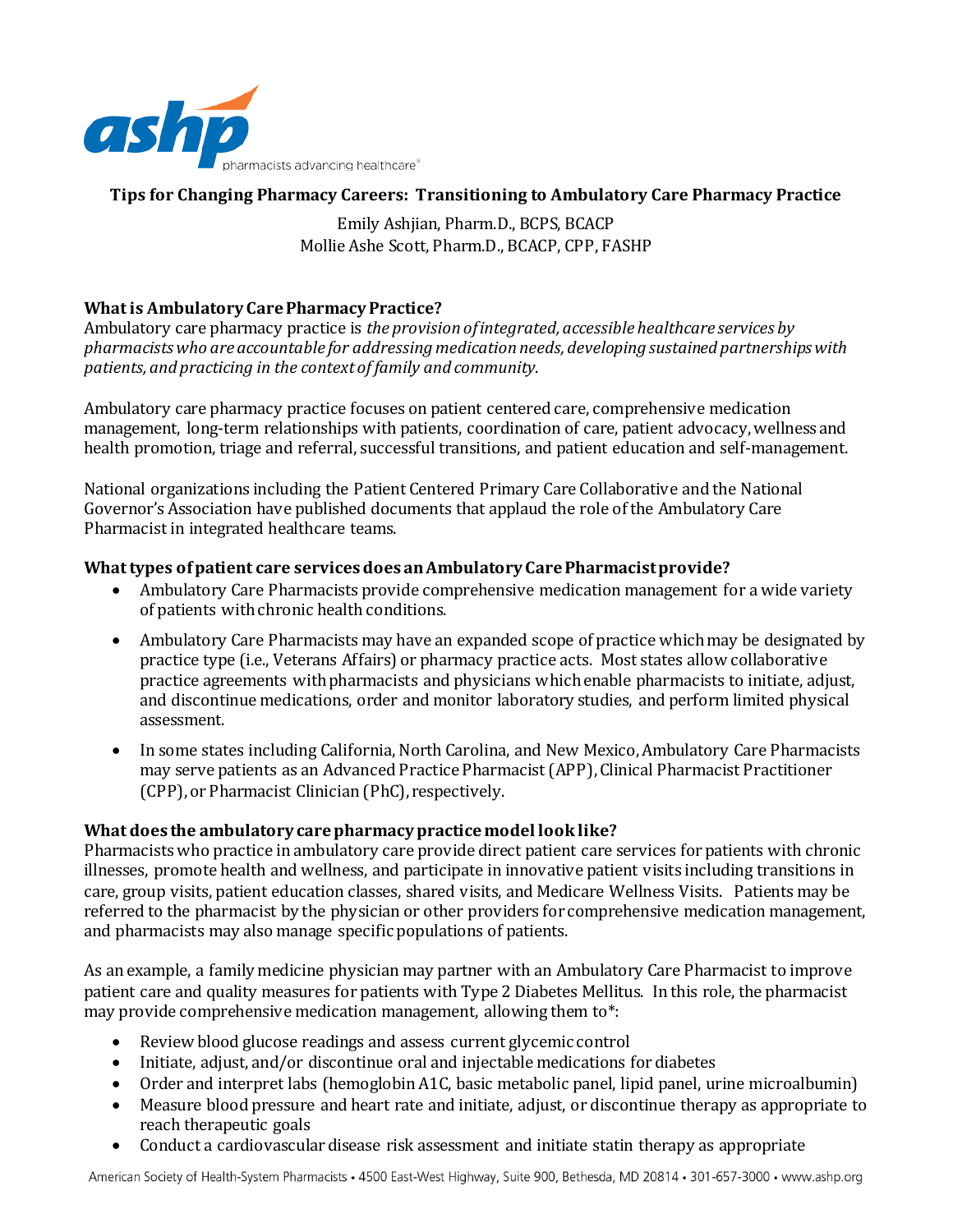- Perform a diabetic foot exam
- Screen patients for depression using a standardized tool such as the PHQ-2 or PHQ-9
- Provide patient education on glucometers, medications, hypoglycemia, diet, and exercise
- Review all medications for appropriateness and evaluate drug-drug interactions
- Ensure patients have access to affordable medications
- Recommend and administer immunizations such as influenza and pneumococcal vaccines
- Refer patients to diabetes education classes, ophthalmology, nutrition, or social work
- Document patient encounters in the electronic health record<br>• Refer patients for additional care as necessary
- Refer patients for additional care as necessary

\*depending on what is allowed in state pharmacy practice acts

### **Where can I practice as an Ambulatory Care Pharmacist?**

The Ambulatory Care Pharmacist practices in hospital-based or community-based clinics involved in direct care of a diverse patient population. Examples of practice environments include:

- Primary care clinics such as family medicine or internal medicine clinics
- Patient Centered Medical Homes (PCMH)
- Accountable Care Organizations (ACO)
- Veterans Affairs Medical Centers
- Indian Health Service Clinics
- Community based or free clinics
- Federally Qualified Health Centers
- Rural Health Clinics
- Outpatient clinics associated with academic medical centers
- Self-insured employer clinic

# **What resources are available to help me become an Ambulatory Care Pharmacist?**

All pharmacists must be skilled in critical thinking, problem solving, teamwork, and providing patientcentered care. When transitioning to ambulatory care pharmacy practice, it is important to consider additional skills that may need development in order to succeed in this environment. A continuing professional development approach can assist in the development of skills in the following areas:

- Management of common chronic and acute disease states
- Promotion of health and wellness
- Communication with patients and healthcare providers
- Health literacy
- Cultural competence
- Motivational interviewing
- Reimbursement
- Documenting in the medical record<br>• Triaging natient complaints outside
- Triaging patient complaints outside the scope of the pharmacist to other providers

Pharmacists who wish to transition to ambulatory care practice may want to consider becoming board certified in ambulatory care. The Board of Pharmaceutical Specialties has developed a **Board Certification in Ambulatory Care (BCACP)** credential that assesses competencies in five domains including pharmacotherapy, collaboration and patient advocacy, translation of evidence into practice, practice models and policies, and population and public health.

The American Society of Health-System Pharmacy convened an **Ambulatory Care Summit**in 2014, and ambulatory care experts from across the nation met to define ambulatory care practice and explore patient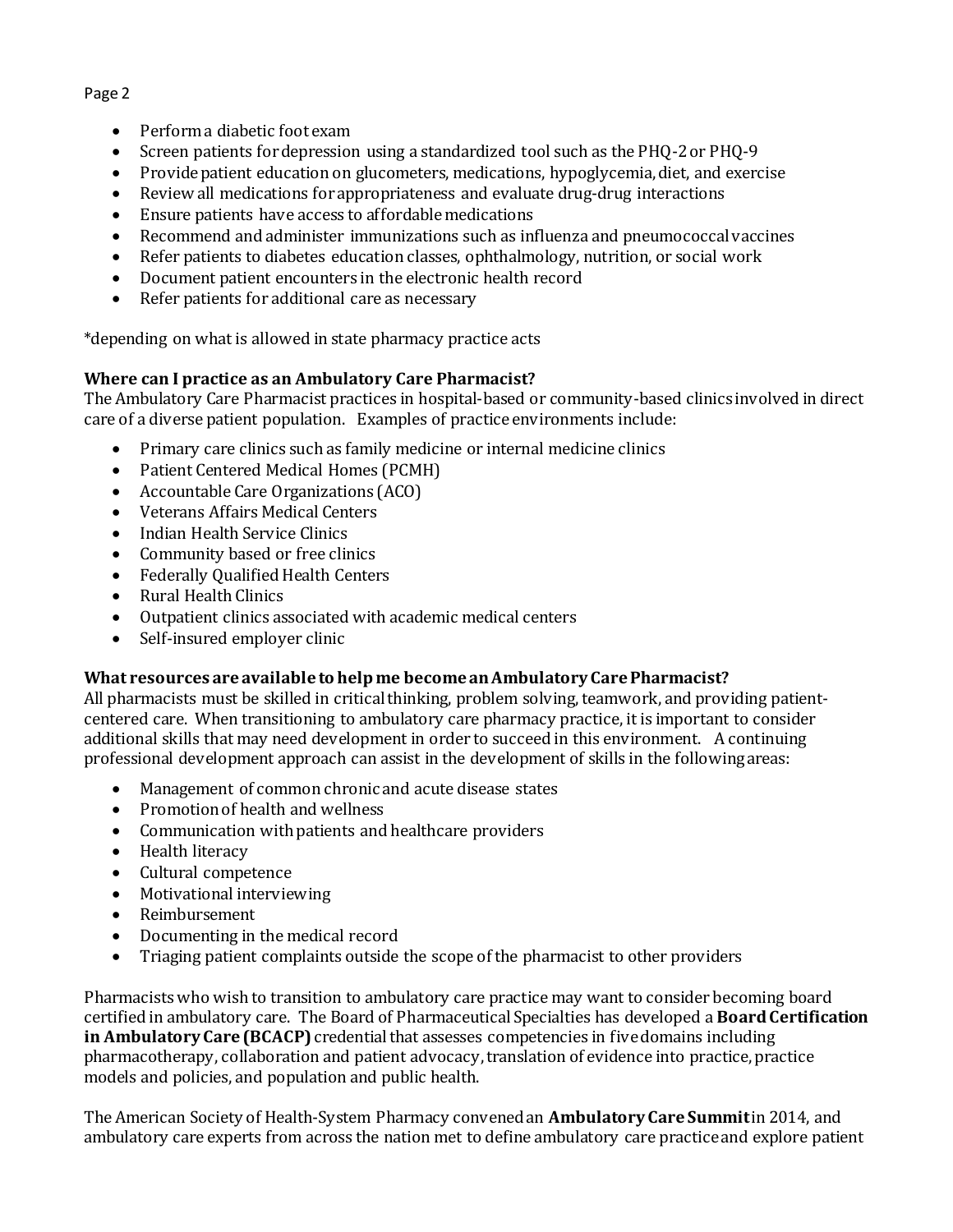care models, sustainable business models, and outcomes evaluations for services. Proceedings from this meeting have been published, and serve as a national standard for ambulatory care practice. Pharmacists who are changing careers should become familiar with new models of healthcare delivery including the PCMH and ACO, which emphasize quality of care provided instead of the fee-for-service models, and also investigate collaborative practice agreements that are allowed within individual states' pharmacy practice acts.

Specific resources to assist pharmacists as they transition into an ambulatory care practice environment include:

- Board of Pharmaceutical Specialties Board Certification in Ambulatory Care
- ASHP's Proceedings from the Ambulatory Care Summit
- ASHP's Ambulatory Care Self-Assessment Tool
- Publications on the role of the pharmacist in the PCMH and the ACO
- Chronic disease management certificate programs (i.e., diabetes, medication therapy management, immunizations)
- State and national professional meetings to network with other ambulatory care pharmacists
- ASHP Connect
- Your state's pharmacy practice act and rules for collaborative practice agreements

Additional tools related to ambulatory care practice can be found on the ASHP Ambulatory Care Resource Center at <https://www.ashp.org/Pharmacy-Practice/Resource-Centers/Ambulatory-Care>.

### **References**

- F. Isasi, Krofah E. The expanding role of pharmacists in a transformed health care system. Washington, DC: National Governors Association Center for Best Practices; 2015.
- PCPCC Medication Management Task Force. The patient centered medical home: integrating comprehensive medication management to optimize patient outcomes. Resource Guide.  $2<sup>nd</sup>$  ed. June 2012.
- Board of Pharmacy Specialties. Specialties—Ambulatory Care. https://www.bpsweb.org/specialties/AmbulatoryCarePharmacy.cfm (Accessed 2015 Mar 29).
- ASHP. Proceedings of the Ambulatory Care Summit. Am J Health-Sys Pharm 2014;71:1345-1347.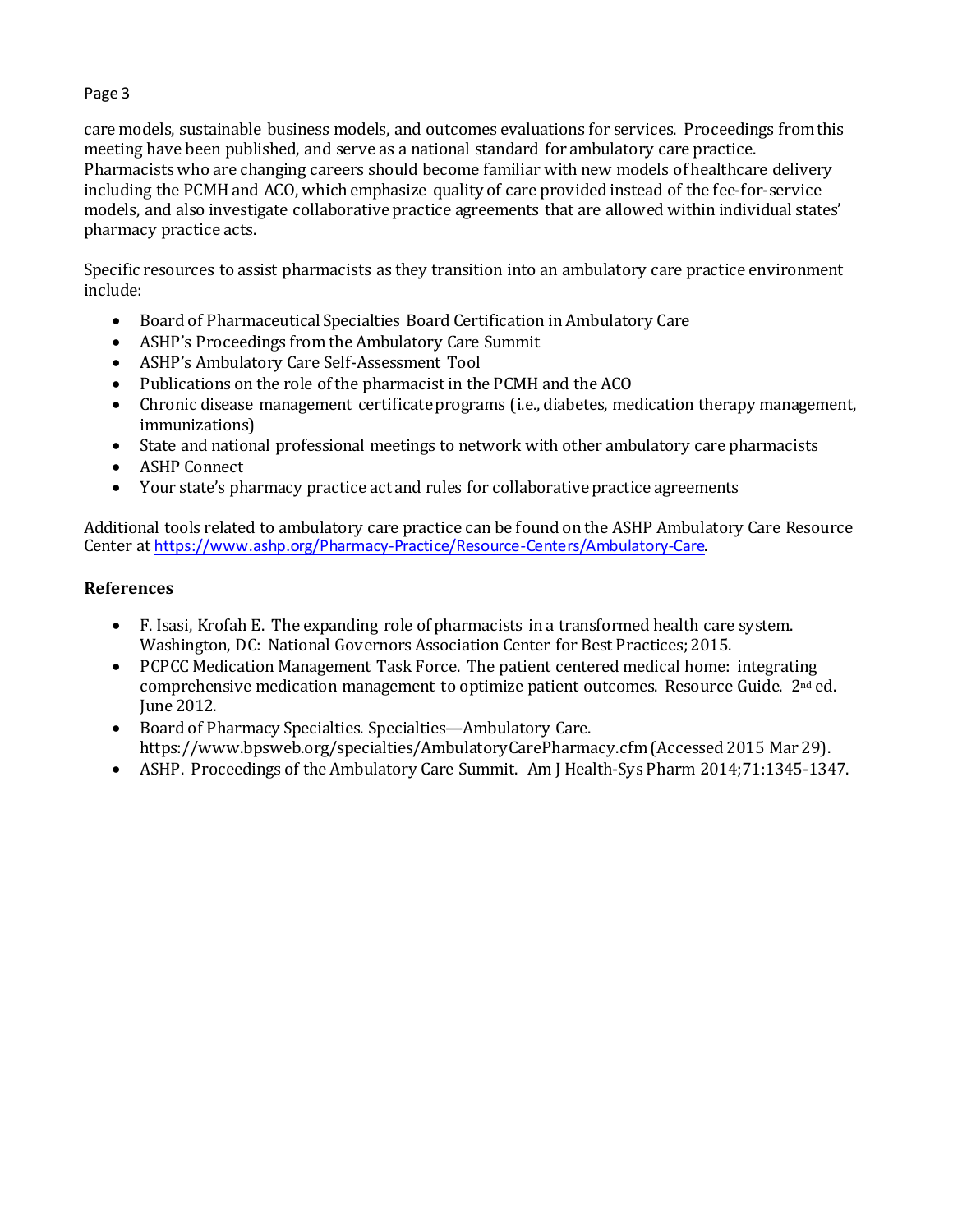

#### **Ambulatory Care Pharmacy Practice: Information for Hospital Administrators**

Ellina Seckel, Pharm.D., BCACP Anita Sharma, Pharm.D., BCACP

#### **Medication Related Problems**

Medication related problems such as adverse events, drug interactions, and medication nonadherence increase healthcare costs. The cost of drug related morbidity and mortality is approximately \$200 billion annually, which is more than is spent on the cost of medications themselves. Appropriate medication use is complicated by the aging population, the burden of chronic disease, and the projected shortage of primary care physicians.

#### **Health Care Transformation**

The delivery of healthcare is currently undergoing a significant transformation that seeks to lower healthcare costs, improve the quality of care that is delivered, and improve the patient experience. Accountable care organizations and patient centered medical homes are shifting the U.S. healthcare system from a fee-for-service system to one centered in value-based care. The physician is evolving into a team leader who coordinates the care for patients with assistance and input from team members such as nurses, pharmacists, behavioral health experts, and others, who practice at the top of their scope to ensure that patients achieve their healthcare goals. The Patient Centered Primary Care Collaborative and the National Governors Association support embedding ambulatory care pharmacists into primary care settings as part of this healthcare delivery transformation.

#### **What is Ambulatory Care Pharmacy Practice?**

Ambulatory care pharmacy practice is *the provision of integrated, accessible healthcare services by pharmacists who are accountable for addressing medication needs, developing sustained partnerships with patients, and practicing in the context of family and community*.

Ambulatory care pharmacy practice focuses on patient centered care, comprehensive medication management, long-term relationships with patients, coordination of care, patient advocacy, wellness and health promotion, triage and referral, successful transitions, and patient education and self-management.

#### **How Pharmacists Can Help: Achieving the Triple Aim**

Pharmacists can develop, implement, and evaluate quality initiatives that improve the health of populations with chronic diseases. Common populations that pharmacists manage include anticoagulation, diabetes, dyslipidemia, hypertension, heart failure, COPD, asthma, pain, osteoporosis, geriatrics, and mental health, among many others. Various models of reimbursement exist for comprehensive medication management provided by pharmacists. Moreover, pharmacists help practices achieve quality metrics, which can enhance reimbursement through pay-for-performance measures.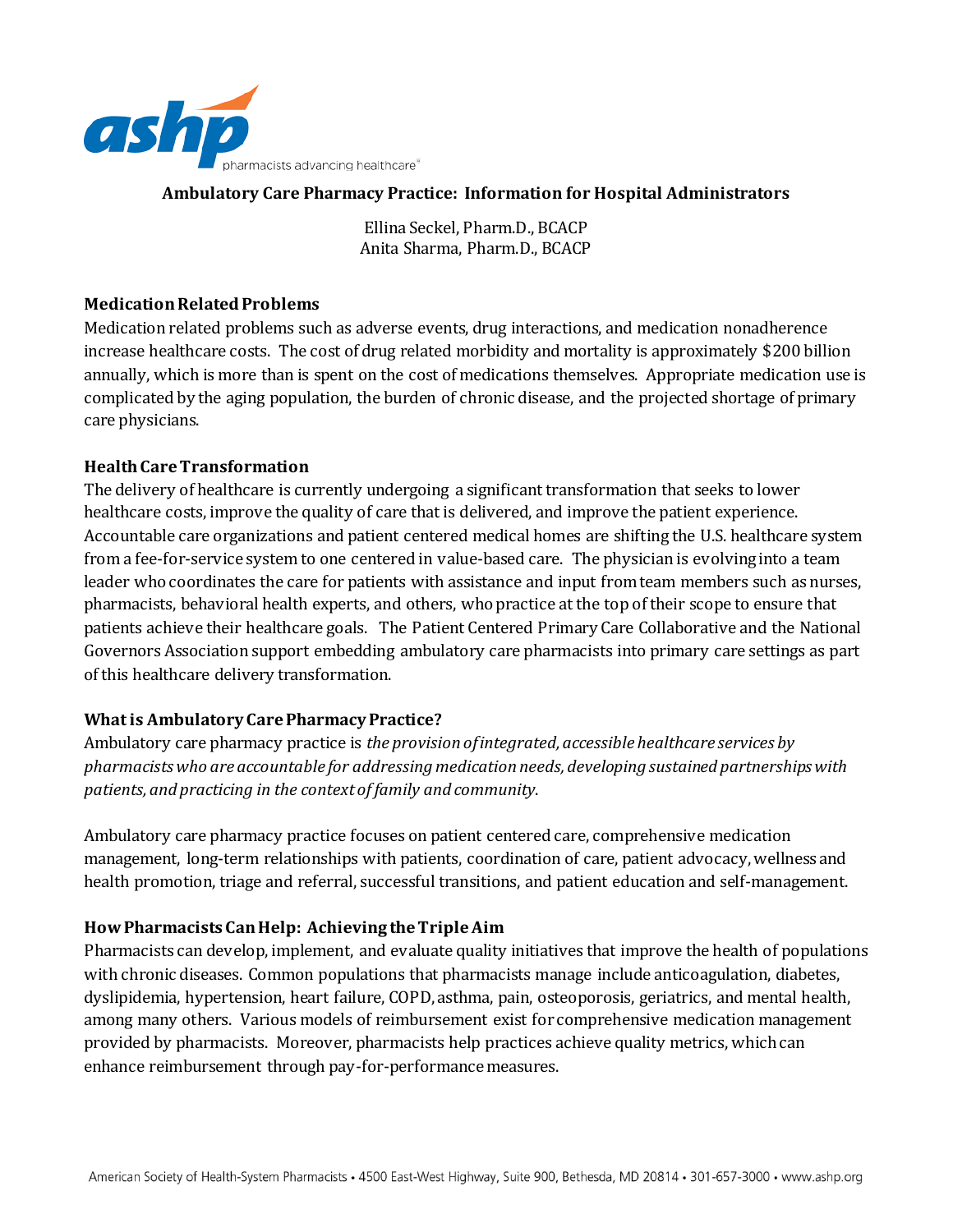#### *Pharmacists Increase Patient Satisfaction*

Pharmacists can increase patient satisfaction by addressing patients' questions and concerns regarding their medications and acknowledging each patients' unique medication experience.

# *Pharmacists Increase the Quality of Care*

When pharmacists manage patients with chronic diseases, physicians are able to dedicate more time to the diagnostic and treatment selection process. For every **10 patient visits**with a clinical pharmacist, **8.2**  physician/prescriber **visits are avoided**, with a resulting cost savings per patient projected at nearly **\$700***.*  When pharmacists are added to an ambulatory care practice, they contribute to improved patient outcomes, impacting PQRS measures, STAR ratings and meaningful use.

# *Pharmacists Reduce the Total Cost of Care*

Incorporating pharmacists into ambulatory care teams to provide medication management services reduces hospital admissions, reduces unnecessary medications, and reduces emergency room visits. According to the Public Health Service Report to the Surgeon General, incorporating pharmacists into ambulatory care practices results in cost savings and a positive benefit to cost ratio. Specifically, pharmacists resulted in:

- Savings of over \$1600 per patient in direct healthcare costs in a pharmacist-managed anticoagulation clinic, compared with usual care
- Savings of \$1200-\$1872 per patient in direct healthcare costs for patients with diabetes enrolled in the Asheville Project®
- Savings of \$1230 per patient in indirect costs and \$725 per patient in direct cost savings for patients with asthma
- Decreased sick time of employees who participated in a pharmacist-managed disease management program
- A benefit to cost ratio of \$10.07 per \$1 of allocated funds

# **What does the ambulatory care pharmacy practice model look like?**

Pharmacists who practice in ambulatory care provide direct patient care services for patients with chronic illnesses, promote health and wellness, and participate in innovative patient visits including transitions in care, group visits, patient education classes, shared visits, and Medicare Wellness Visits.

Patients may be referred to the pharmacist by the physician or other providers for comprehensive medication management, and pharmacists may also manage specific populations of patients. Pharmacists meet with patients by phone, in person, or via telehealth to manage medications in collaboration with the patient's physician. Encounters are documented in the medical record, and therapeutic plans are discussed with the healthcare team.

Ambulatory Care Pharmacists may have an expanded scope of practice depending on their state and practice location. Most states allow collaborative practice agreements with pharmacists and physicians which enable pharmacists to initiate, adjust, and discontinue medications, order and monitor laboratory studies, and perform limited physical assessment.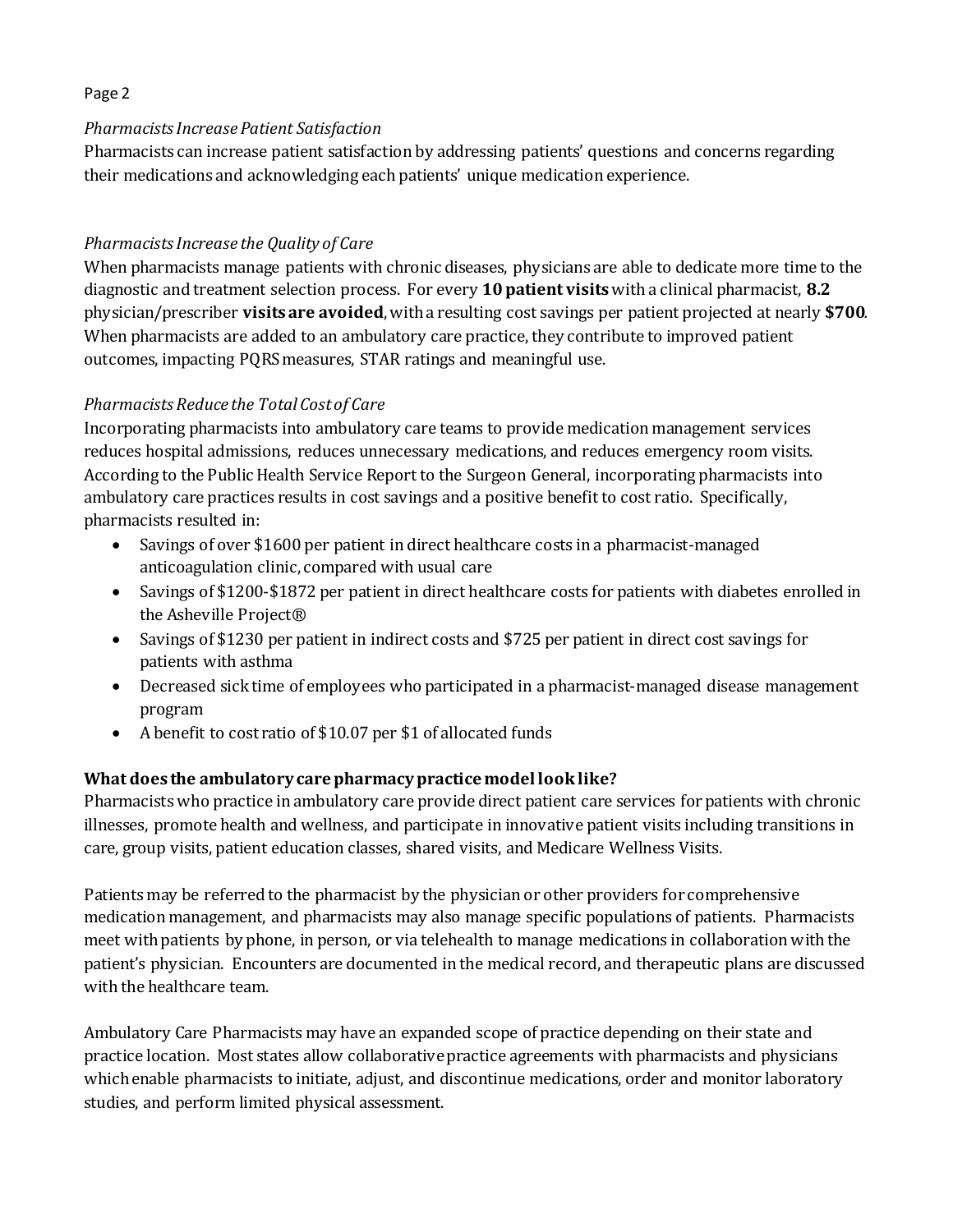#### **Getting Ready for an Ambulatory Care Pharmacy Practice Model**

ASHP has published an *Ambulatory Care Self-Assessment Tool*that assists institutions and pharmacists with the implementation and evaluation of ambulatory care pharmacy services. In addition, ASHP convened an *Ambulatory Care Summit*in 2014, and ambulatory care experts from across the nation met to define ambulatory care practice and explore patient care models, sustainable business models, and outcomes evaluations for services. Proceedings from this meeting have been published, and serve as a national standard for ambulatory care practice.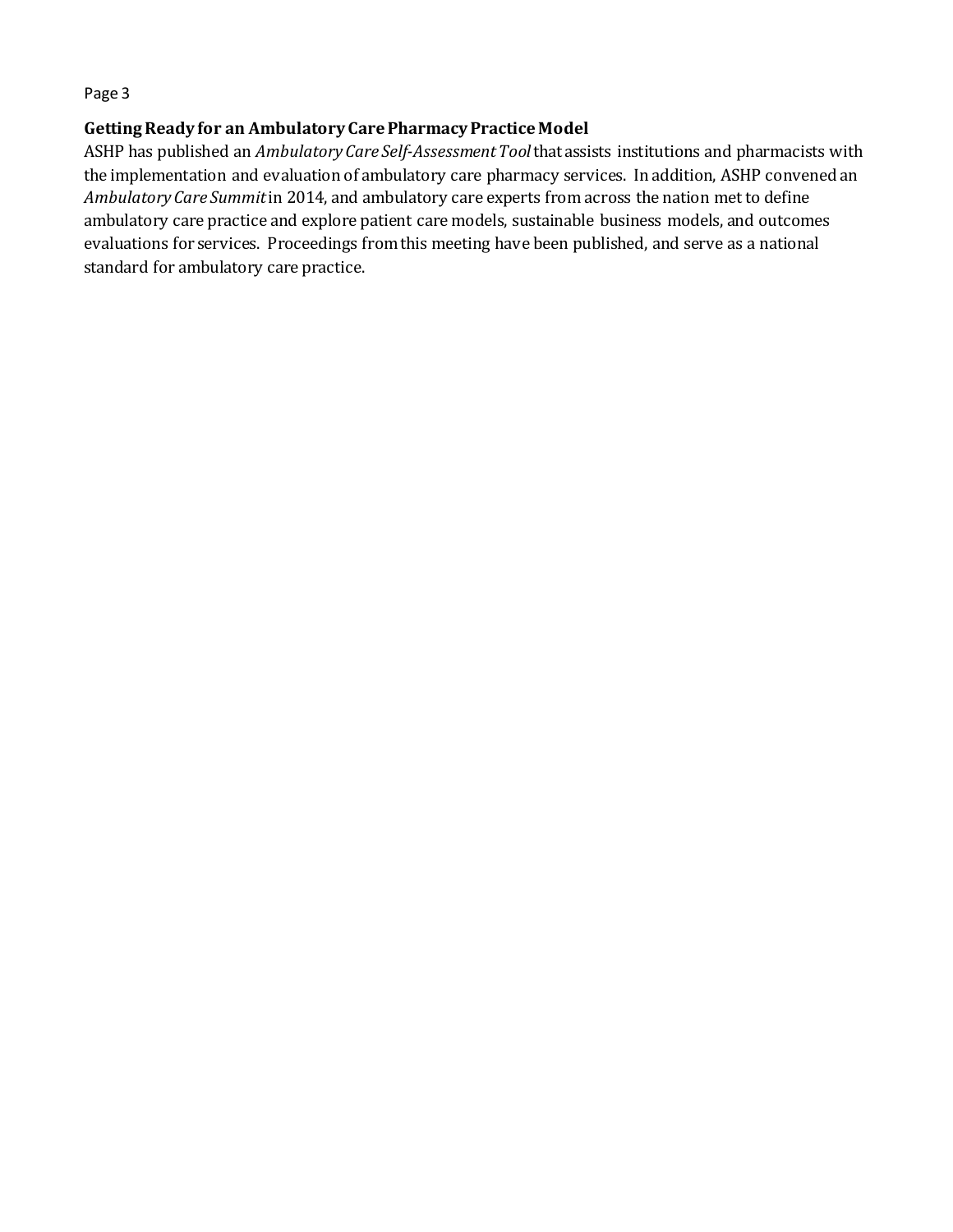

#### **The Ambulatory Care Pharmacist: A Member of My Healthcare Team at My Doctor's Office**

Ewa Dzwierzynski, Pharm.D., BCPS, BCNSP Betsy Shilliday, Pharm.D., CDE, CPP, BCACP, FASHP

#### **What is a Pharmacist?**

Pharmacists are medication experts, and are the healthcare professional who knows the most about medication dosing, over-the-counter medicines, drug interactions, and side effects. Pharmacists are important members of your healthcare team.

#### **How Long Does a Pharmacist Go to School?**

Today's pharmacists spend four years in pharmacy school to receive their Doctor of Pharmacy degree. Many pharmacists also have an undergraduate degree in a field such as biology or chemistry. Pharmacists must pass two board examinations to be licensed to practice. They may choose to train for another 1-2 years as a pharmacy resident after graduating from pharmacy school to learn more about special areas of pharmacy such as:

- Geriatrics (older adults)
- Pediatrics (children)
- Ambulatory care
- Infectious disease
- Oncology (cancer)

#### **Whatis Team Based Care?**

There have been a lot of changes in healthcare recently with a focus on providing good, quality care for everyone. Because of these changes, more pharmacists are working in doctor's offices as part of a healthcare team.

Many doctor's offices and hospitals are working on being Patient Centered Medical Homes (PCMH) to make the care you get even better. Being "patient centered" means that you are involved in your own care to address your own needs, culture, values, and preferences as well as supporting so that you reach your healthcare goals. The PCMH includes a team of healthcare providers that work together to take care of your physical and mental healthcare needs, and often includes a pharmacist. When you have a team of healthcare providers all in one place, you get the best quality care and results.

#### **What is an Ambulatory Care Pharmacist?**

If you have ever had a prescription filled at your local pharmacy, you probably have an idea of what a pharmacist does. Filling prescriptions is an important part of a pharmacist's duties. However, pharmacists also work in many different places like doctor's offices, hospitals, nursing homes, managed care organizations, home healthcare facilities, home infusion facilities, and drug research and development. *Ambulatory care pharmacists* work in your doctor's office, and serve as an important member of your healthcare team.

#### **What can an Ambulatory Care Pharmacist Do for You?**

Your doctor may have you see an ambulatory care pharmacist to help take better care of you and to make sure that your medicines are right for you. An ambulatory care pharmacist works with you and your